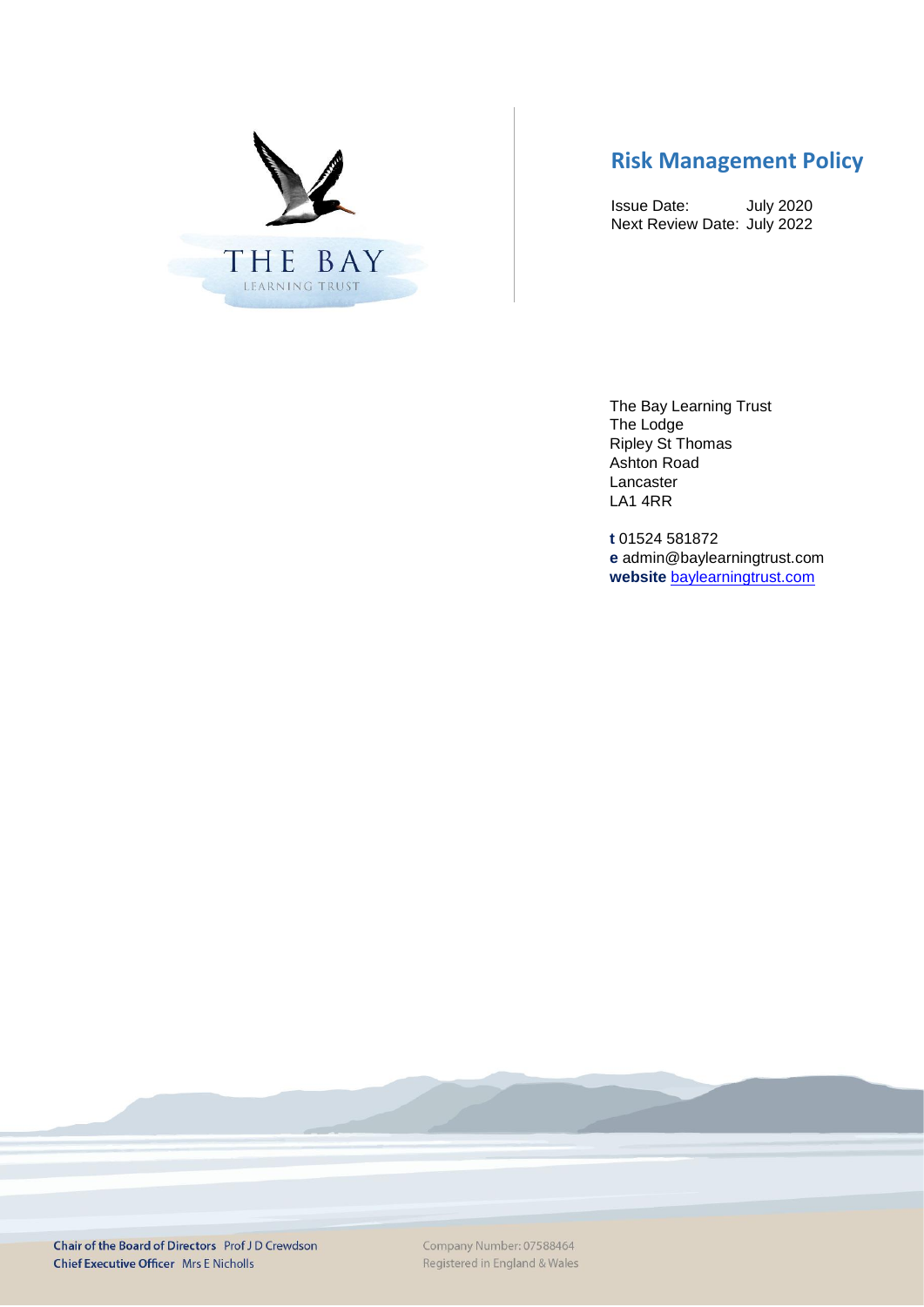# **The Bay Learning Trust**

# **Risk Management Policy**

**July 2020**

#### **Purpose**

This risk management policy (the policy) forms part of the Trust's internal control and governance arrangements. The policy explains the Trust's underlying approach to risk management. It gives key aspects of the risk management process, and identifies the main reporting procedures. It describes the process the Trust uses to evaluate the effectiveness of the Trust's internal control procedures.

#### **Why we need to manage risk**

Daily we manage risk without describing this as "risk management". We consider what might go wrong and take steps to reduce the impact if things do go wrong. However, the Trust cannot rely on informal processes. Also, as a public body, we must provide assurance to the Department of Education, the Charity Commission, Ofsted, auditors, the Audit Committee and Directors that we are managing risk correctly. We do need to formally identify corporate risks and mitigating actions.

#### **Risk appetite**

"Risk appetite" is an expression of how much risk an organisation is prepared to take. It can vary over time and from work area to work area. If the Trust's risk appetite is clearly articulated staff can take this into account when making their decisions. The CEO and Executive Leadership Group should therefore, when considering risk, discuss and express the risk appetite as they see it.

The risk register steers risk owners into considering risk appetite when updating a risk entry. They need to consider not only the risk status before and after existing mitigating action but also the final tolerable risk status; i.e. what they are aiming for in terms of status for that particular risk.

## **Approach to risk management**

The following key principles outline the Trust's approach to risk management:

- as the principal executive and policy-making body of the Trust, the Trust Board is responsible for risk management.
- the Trust is responsible for maintaining a sound system of internal control that supports the achievement of policies, aims and objectives.
- there should be an open and receptive approach to mitigating risk.
- the Audit Committee advises the Trust Board on risk management.
- the Trust makes conservative and prudent recognition and disclosure of the financial and non-financial implications of risks.
- the Trust Board and Local Governing Bodies are responsible for encouraging and implementing good risk management practice within the Trust and its academies.
- Principals and SLT of each academy within the Trust are responsible for encouraging and implementing good risk management practice within their areas of responsibility.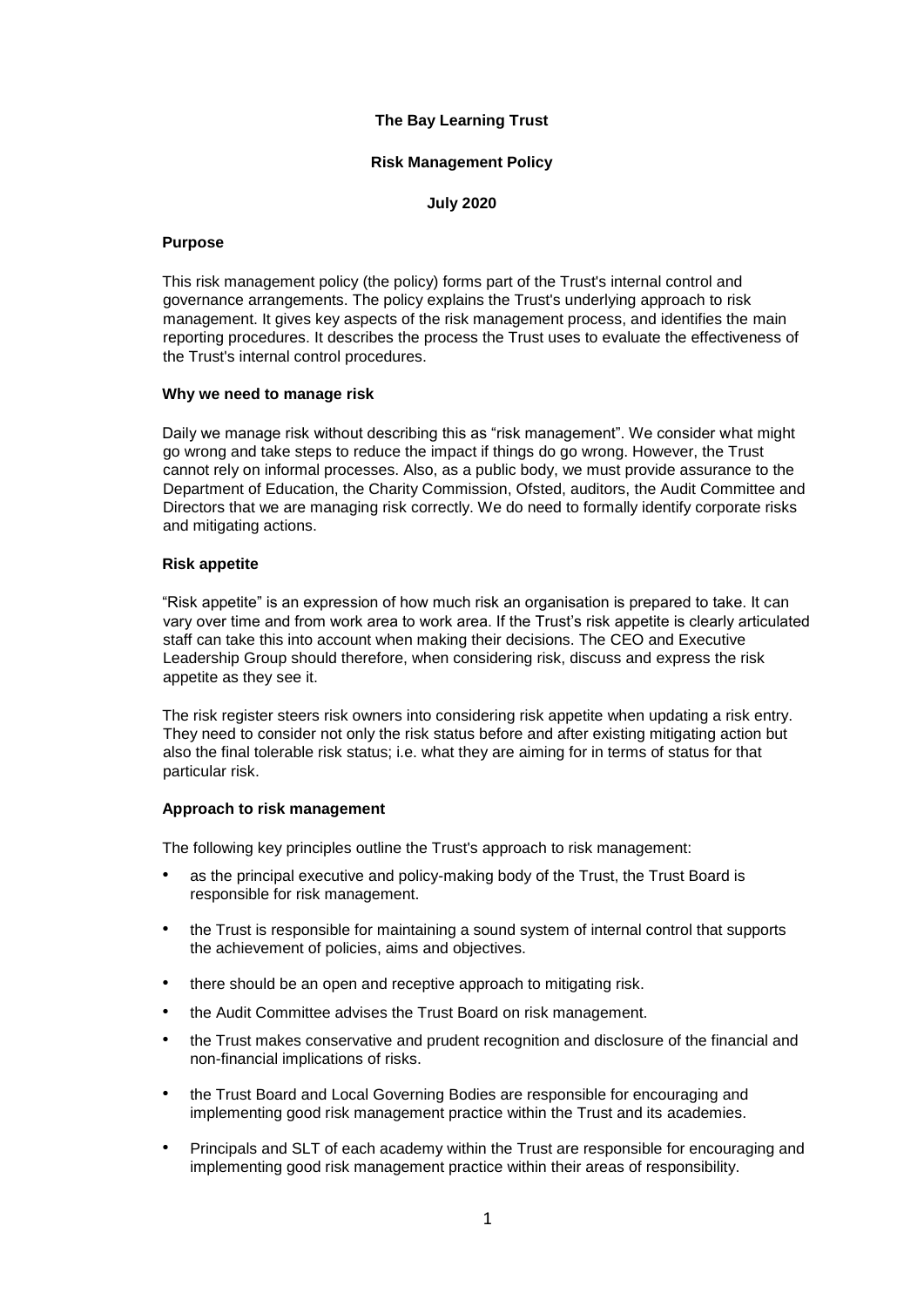- early warning mechanisms will be put in place and monitored to alert the Trust so that remedial action can be taken to manage any potential hazards.
- The CEO has a moderation role and should discuss key risks at each academy with the Principal and reports outcomes of these discussions to the Board
- Identified risks must be controlled and monitored by risk assessments. A full suite of risk assessment templates is available from the Trust's health & safety consultant, PCS.

## **Completing the Register**

The Charity Commission says that the process of risk identification should be undertaken with care, the analysis will contain some subjective judgements - no process is capable of identifying all possible risks that may arise. The process can only provide reasonable assurance to Directors that all relevant risks have been identified.

Identified risks need to be put into perspective in terms of the potential severity of their impact and likelihood of their occurrence. Assessing and categorising risks helps in prioritising and filtering them, and in establishing whether any further action is required.

This approach attempts to map risk as a product of the likelihood of an undesirable outcome and the impact that an undesirable outcome will have on the charity's ability to achieve its operational objectives. It enables the Directors to identify those risks that fall into the major risk category identified by the risk management statement.

The process begins with listing each of item of risk that Directors believe are appropriate for the Trust. Once identified each risk is looked at and decision taken as to how likely it is to occur and how severe its impact would be on the Trust if it did occur.

| <b>Score</b> | Impact on service and reputation                                     |
|--------------|----------------------------------------------------------------------|
| 1            | no impact on service                                                 |
|              | no impact on reputation                                              |
|              | complaint unlikely                                                   |
|              | litigation risk remote                                               |
| 2            | slight impact on service                                             |
|              | slight impact on reputation                                          |
|              | complaint possible                                                   |
|              | litigation possible                                                  |
| 3            | some service disruption                                              |
|              | potential for adverse publicity - avoidable with<br>careful handling |
|              | complaint probable                                                   |
|              | litigation probable                                                  |
| 4            | service disrupted                                                    |
|              | adverse publicity not avoidable (local media)                        |
|              | complaint probable                                                   |
|              | litigation probable                                                  |
|              |                                                                      |

This policy has drawn the descriptors for 'impact' and 'likelihood' from the Charity Commission (CC26) publication as follows:-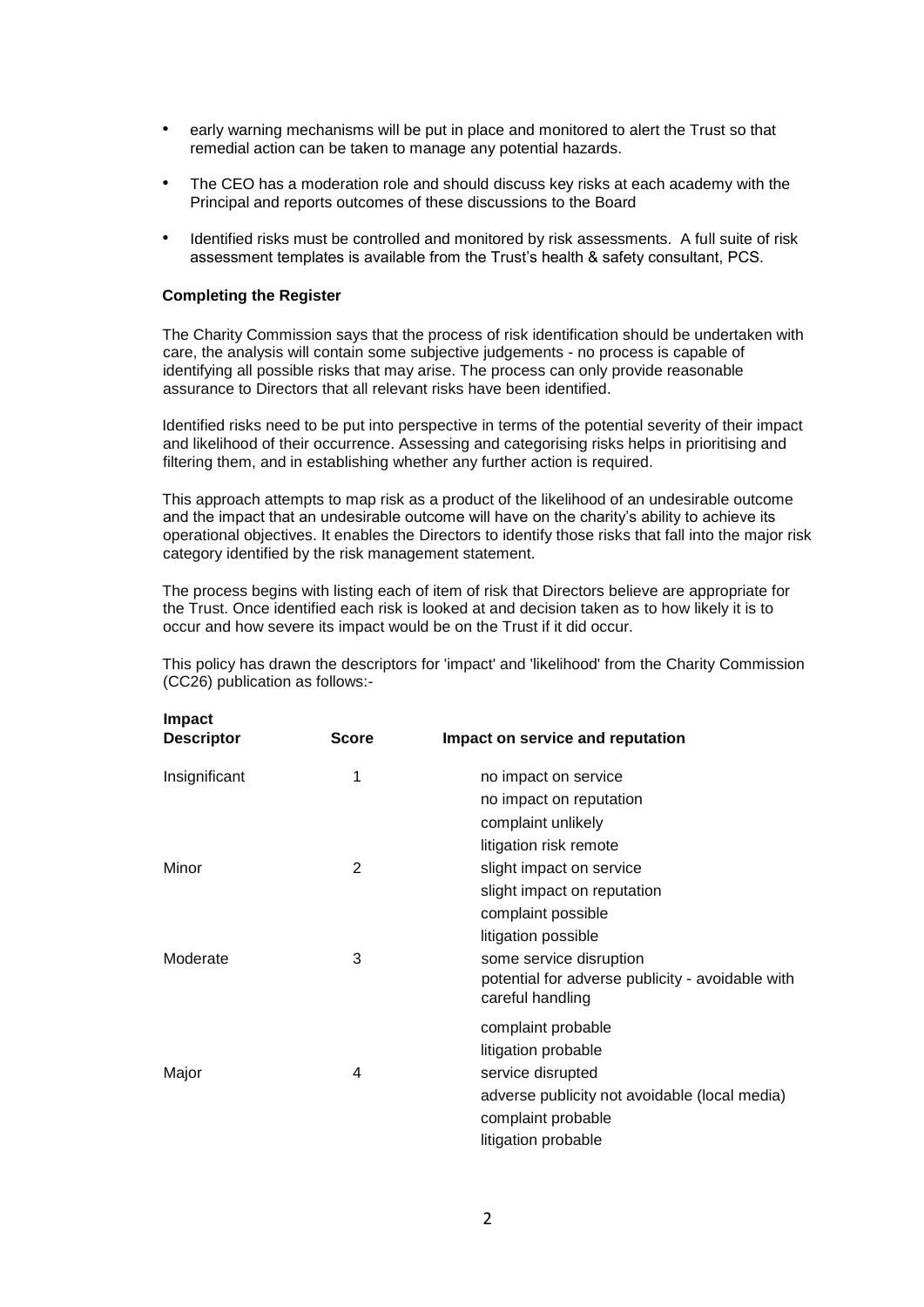| Extreme/Catastrophic | 5 | service interrupted for significant time<br>major adverse publicity not avoidable (national<br>media)     |
|----------------------|---|-----------------------------------------------------------------------------------------------------------|
|                      |   | major litigation expected<br>resignation of senior management and board<br>loss of beneficiary confidence |

# **Likelihood**

| <b>Descriptor</b>                | <b>Score</b> | <b>Example</b>                              |
|----------------------------------|--------------|---------------------------------------------|
| Remote                           | 1            | may only occur in exceptional circumstances |
| Unlikely                         | 2            | expected to occur in a few circumstances    |
| Possible                         | 3            | expected to occur in some circumstances     |
| Probable                         | 4            | expected to occur in many circumstances     |
| Highly probable<br>circumstances | 5            | expected to occur frequently and in most    |

The risk score is arrived at by multiplying the score in the 'impact' column by the score in the 'likelihood' column.

This policy reminds those directly involved in assessing risk that risk scoring often involves a degree of judgement or subjectivity. Where data or information on past events or patterns is available, it will be helpful in enabling more evidence-based judgements.

The colour codes are:

Red - major or extreme/catastrophic risks that score 13 or more, Yellow - moderate or major risks that score between 7 and 12, Green - minor or insignificant risks scoring 6 or less.

Those risks identified as 'red' in the risk score should be reviewed by Directors on a half yearly basis and all other risk areas at least annually. The Audit Committee is tasked to review the whole register annually and all the red coloured risks at each meeting.

# **Trust's annual review of effectiveness**

The top three risks for each academy and for the Trust overall, as identified by the academy and agreed by the Audit Committee, will be reported to the Board of Directors on an annual basis.

In addition, the Trust, as advised by the Audit Committee, will undertake an annual review to consider:

- whether risk management continues to be linked to the achievement of the Trust's objectives;
- each local governing body risk register to ensure the appropriate risk appetite or level of exposure for the Trust as a whole;
- whether risk review procedures cover fundamental reputational, governance, staff, teaching, operational, compliance, student experience, estates, financial and other risks to achieving the Trust's objectives;
- whether risk assessment and risk-based internal control are embedded in ongoing operations and form part of its culture;